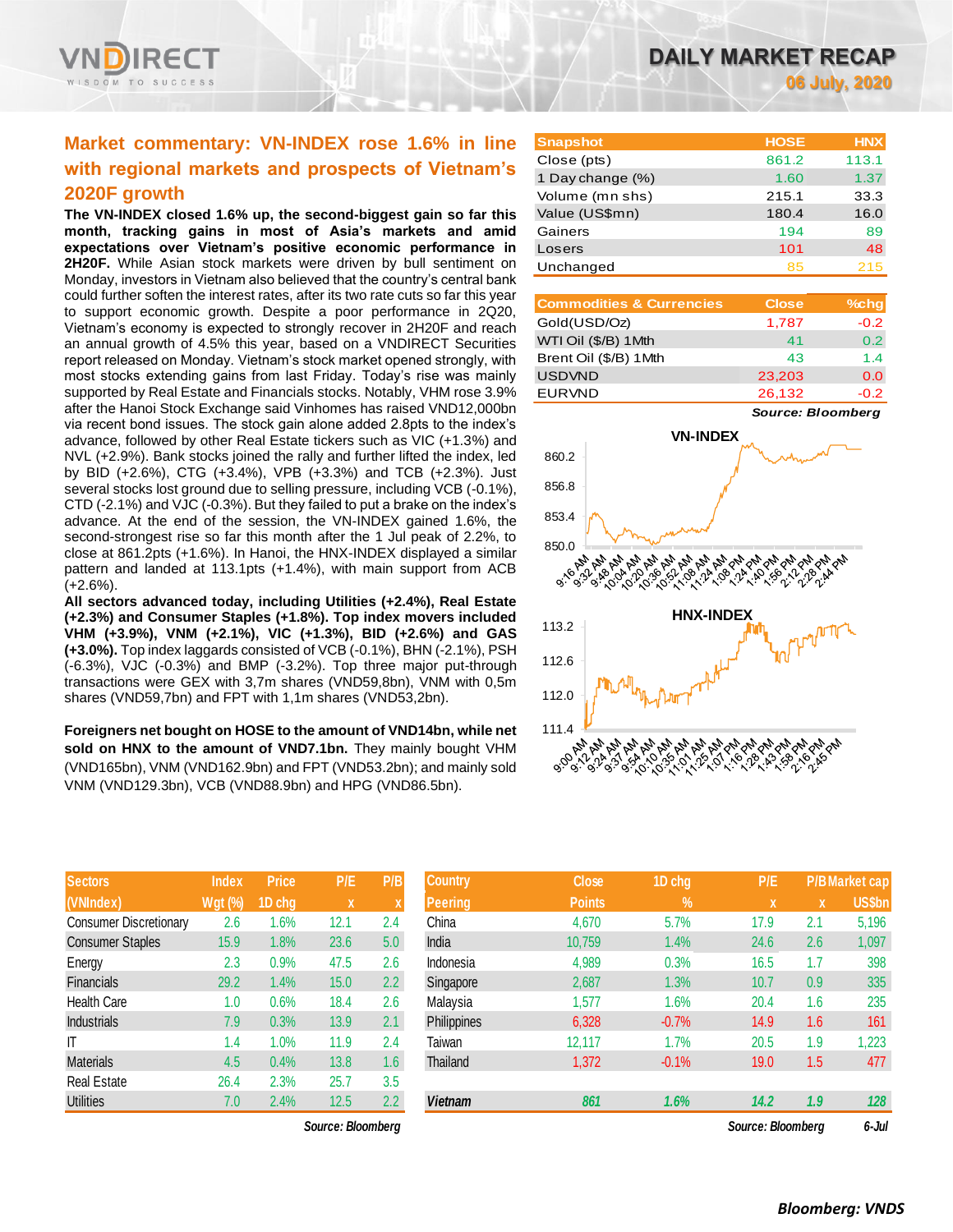

# **Market News**

## **Oil stuck near US\$43 with market weighing supply against virus**

Oil in London was anchored near US\$43/barrel as investors weighed tightening crude supplies and robust U.S. economic data against surging coronavirus infections. Libya's oil exports are expected to slide this month as forces opposed to the government continue to block shipments, adding to coordinated OPEC+ cuts, while data last week showed the American labor market rebounded in June. However, a surge in U.S. virus cases has pushed global infections above 11.3m, prompting concerns the recovery may be derailed. While Brent oil has doubled since April as OPEC+ reduced output to tackle a glut, surging infections across the globe has increased fears of a prolonged hit to demand and kept a lid on further gains. OPEC and its allies are yet to decide on whether to extend their full production cutbacks after July, Russian Energy Minister Alexander Novak said last week. Libya will export two oil cargoes totaling 1.2m barrels in July -- a third less than in June. The Bouri and Farwah terminals will each ship one cargo of 600,000 barrels, according to an initial loading program seen by Bloomberg. That compares with 1.8m barrels shipped for all of June. *(Bloomberg)*

### **Vietnam's property market faces uncertainty**

The domestic real estate market is hoped to register growth in the fourth quarter of this year and before the Lunar New Year 2021 if, by the year-end, the domestic economy is restored to levels before the COVID-19 pandemic. This is the most positive scenario forecast by Tran Kim Chung, deputy director of the Central Institute for Economic Management, about the real estate market this year. However, in the second and more likely scenario, the domestic and global economies will recover only gradually, and the local real estate market will be quiet but not collapse. In the worst scenario, Chung said the market would freeze and trading would stop due to the domestic economy facing many difficulties in the context of an uncontrolled pandemic and unsatisfactory global economy. Meanwhile, the housing real estate market had three segments attracting customers, including land plots in suburban areas, affordable housing and social housing, Chung said. The highend housing segment needed new drivers. Le Hoang Chau, chairman of the Ho Chi Minh City Real Estate Association (HoREA), said in the coming years, the domestic market would still have high demand for affordable apartments while the supply of this segment was limited at present. Therefore, to have sustainable development on the domestic property market, there is a need for more investment in the affordable apartment segment, according to Chau.

This kind of property attracts many customers and investors, especially middle- and low-income people and workers in big urban areas. Affordable apartments also have high liquidity. Foreigners' housing demand is increasing in the domestic property market. Nguyen Duc Them, Project Sales Manager, Savills Vietnam, told Viet Nam News. "Currently, the demand for real estate of foreigners in Vietnam is concentrated mainly in big cities such as Hanoi and HCM City. Recently, many projects immediately sold out the quota for foreigners right at the first phase of sale," he said. "Foreigners have also targeted cities and provinces such as Da Nang, Nha Trang or Quang Ninh. The types of customers have also enlarged." According to the Viet Nam Association of Real Estate Brokers, the property market will adjust soon and investors will have to calculate carefully and distribute capital more appropriately. (Vietnamnet.vn)

## **Coverage Universe Update**

### **Vietnam Navigating 2H20 - Change expectation**

**In 1H20, the Covid-19 pandemic has casted a shadow over Vietnam macro and stock market**. Vietnam's 2Q20 real GDP is estimated to expand 0.4% yoy, the slowest second quarter growth in a decade, as all sectors have been hurt by the COVID-19 outbreak. 1H20 real GDP only grew 1.8% yoy. Meanwhile, the VNINDEX dropped dramatically in Feb as Vietnam recorded the first infected case, but then partly recovered in 2Q20 as Vietnam successfully contained the virus spread. As at 26 Jun, the index had fallen 10.8% from the start of the year.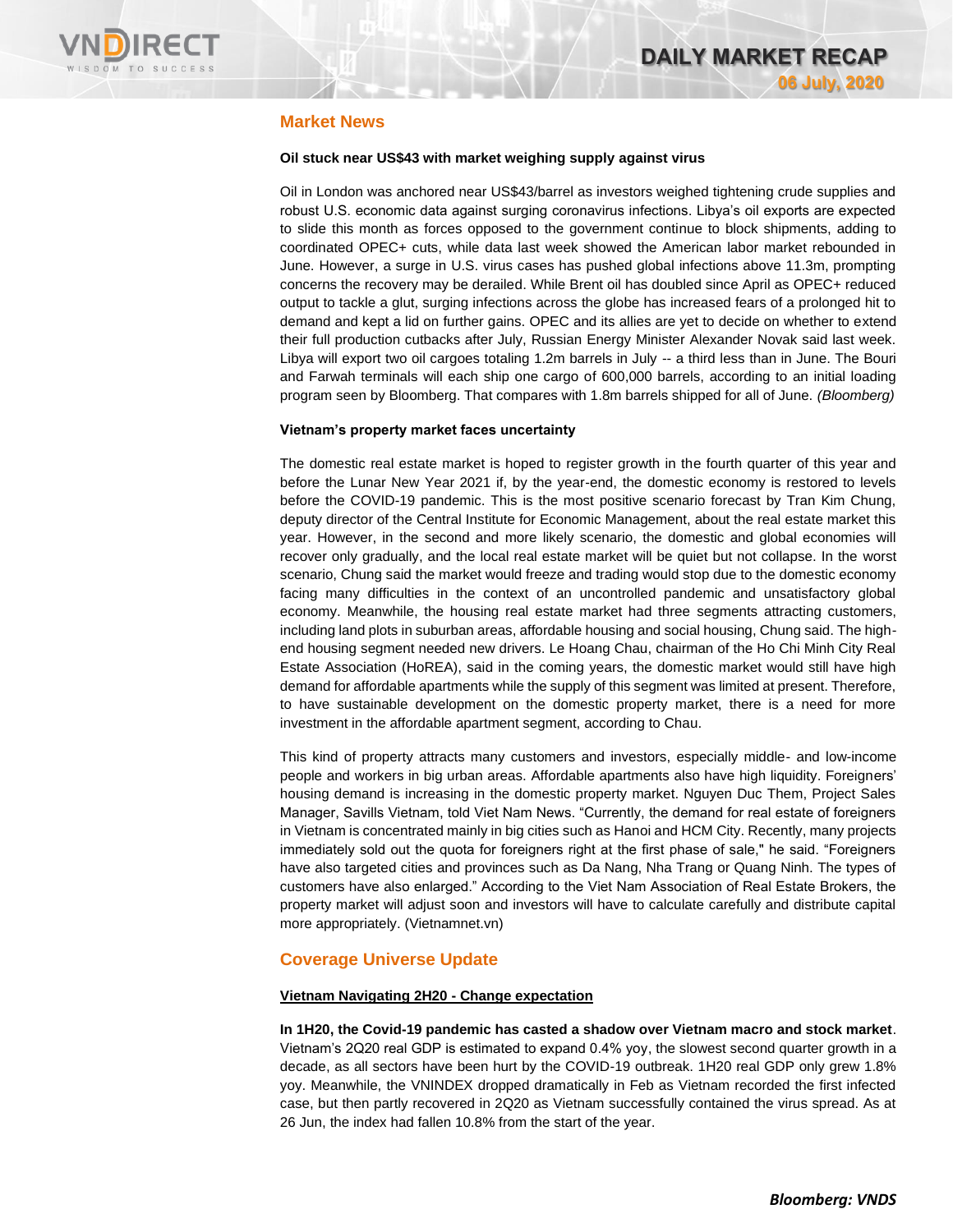

**We expect Vietnam's GDP growth to strongly bounce back in 2H20F, with FY20F GDP growth at 4.5%** on the back of manufacturing recovery and publish investment expansion, amid further monetary policy easing and stable USD/VND exchange rate. We expect inflation to stay under control at 3.2% in 2020F, supported by declines in pork/food prices.

**DAILY MARKET RECAP** 

**06 July, 2020**

Market valuation is relatively fair and we think the 2H20F business results of listed companies still severely affected by the COVID-19 pandemic can halt the market's recovery momentum. In base case scenario, we estimate VNINDEX earnings to drop 5-6% yoy in FY20F. **We expect the VNINDEX could remain at the current valuation level (2020F P/E of 14-15x) and range between 840-920pts at end-2020F.**

**We provide four investment themes for 2H20F:**

• **Theme #1: Public investment accelerates earlier than expected to drive the growth in 2020F.** Infrastructure development projects will take centre stage with 3 projects (including Mai Son–National Highway 45, Vinh Hao-Phan Thiet, Phan Thiet - Dau Giay) starting in 3Q20F, earlier than our expectation. We believe construction materials are broad plays in this theme, with stock picks including HPG & PLC.

• **Theme #2: Manufacturing relocation from China triggered by Covid-19 & EVFTA.** We are generally positive on Industrial parks and Logistics given the surge in industrial land demand. Our top pick is KBC, based on its large available lank bank and good position in the Northern Vietnam.

• **Theme #3: Easing monetary policy to keep interest rates declining**. We put Banks in our watchlist among the sectors sensitive to interest change. We like MBB & VIB for (1) their ability to recover credit growth, (2) the improvement in insurance sales post-pandemic and (3) attractive valuation versus peers.

• **Theme #4: We also recommend investors keep an eyes on the sectors with faster recovery post Covid-19**. We see a strong rebound of Consumer, Power, Retail, Aviation, Technology in 2H20F. However we think investors should buy on price weakness in order to mitigate the downside risks. Top picks are VRE & MWG & FPT & ACV & PPC.

Read the full report[: HERE](https://nhanha-public-api.vndirect.com.vn/click/OGE0ODlmZDA2ODYwMjZlMjAxNjg5OGJlM2IzNDMxODU=/YjYzNDI5YzAxMTA3NGMzZjhlOGE0OTkwYWI1MzYxOTY=/b63429c011074c3f8e8a4990ab536196-Vietnam_Navigating_2H2020_20200703.pdf/cmVzZWFyY2hAdm5kaXJlY3QuY29tLnZu/MTk5MTk=)

## **Notable Corporate Events**

**Vinhomes JSC (VHM VN HOSE) – Bond issue:** VHM has raised VND12,000bn via the issues of 18-month and 36-month non-convertible bonds, the Hanoi Stock Exchange said. The bonds are guaranteed by shares of Vingroup (HOSE VN VIC), while the 18-month debts also get additional guarantee by Vincom Retail (HOSE VN VRE) shares. (NDH.vn)

*<to be continued>*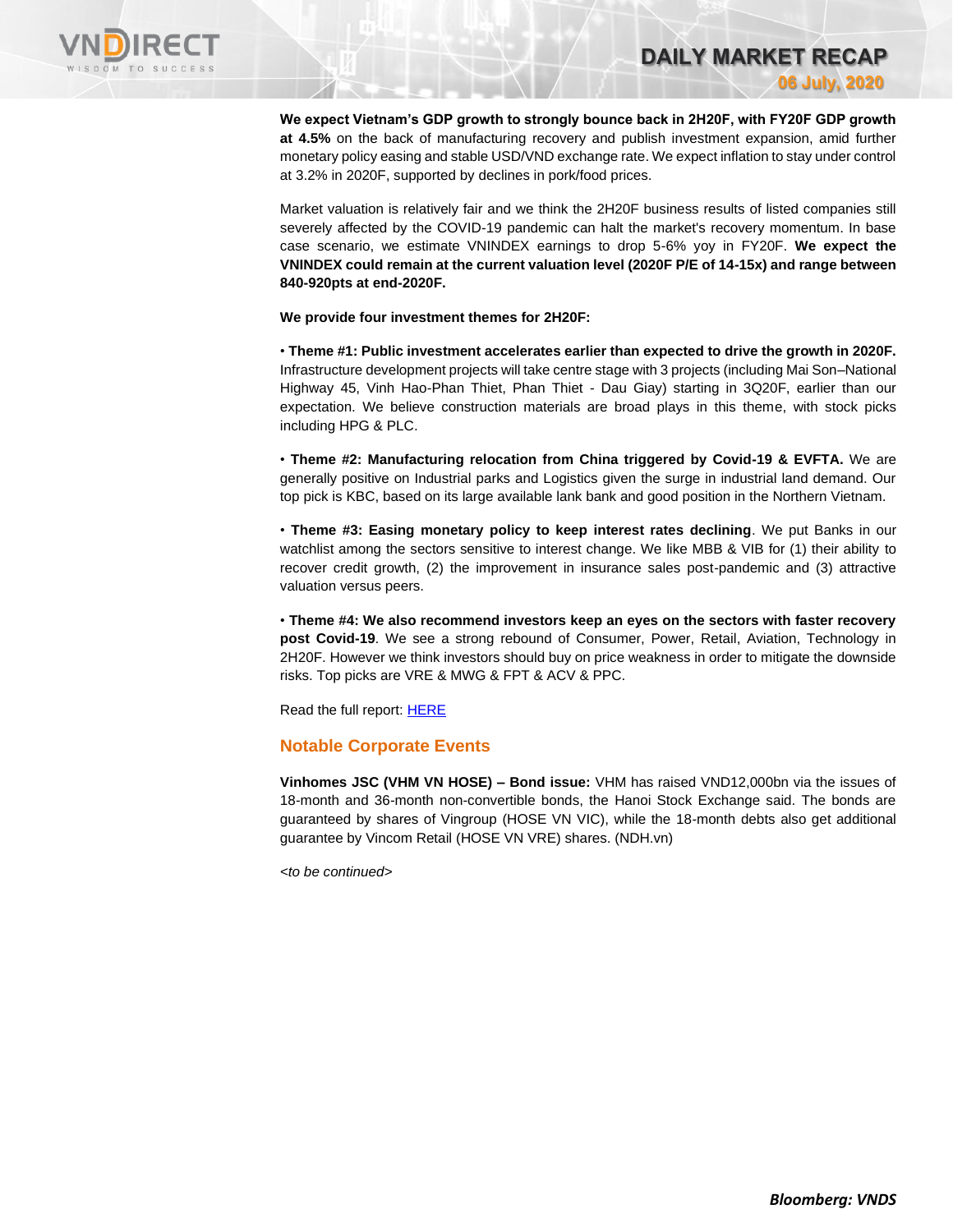## VN **RECT** WISDOM TO SUCCESS

# **DAILY MARKET RECAP 06 July, 2020**

# **COVERAGE SUMMARY**

|               |                    | <b>Adjusted target</b> |                       |               |                      |                      |
|---------------|--------------------|------------------------|-----------------------|---------------|----------------------|----------------------|
| <b>Ticker</b> | <b>Close price</b> |                        | <b>Dividend yield</b> | <b>Upside</b> | <b>Recomendation</b> | <b>Latest report</b> |
|               |                    | price                  |                       |               |                      |                      |
| PC1           | 17,100             | 17,200                 | 0.0%                  | 0.6%          | <b>HOLD</b>          | Link                 |
|               |                    |                        |                       |               |                      |                      |
| <b>LPB</b>    | 8,200              | 10,000                 | 0.0%                  | 22.0%         | ADD                  | $Link$               |
| NLG           | 25,350             | 39,600                 | 2.9%                  | 59.1%         | <b>ADD</b>           | Link                 |
| <b>ACV</b>    | 59,100             | 82,900                 | 1.3%                  | 41.6%         | <b>ADD</b>           | $Link$               |
| <b>DPM</b>    | 14,350             | 15,800                 | 9.4%                  | 19.5%         | <b>ADD</b>           | Link                 |
| QNS           | 30,100             | 44,300                 | 2.4%                  | 49.5%         | ADD                  | $Link$               |
| <b>LTG</b>    | 19,200             | 27,300                 | 10.0%                 | 52.1%         | ADD                  | Link                 |
| VCB           | 83,000             | 86,200                 | 1.2%                  | 5.1%          | <b>HOLD</b>          | Link                 |
| MBB           | 16,850             | 26,200                 | 5.8%                  | 61.3%         | <b>ADD</b>           | Link                 |
| <b>VPB</b>    | 21,300             | 21,200                 | 0.0%                  | $-0.5%$       | <b>HOLD</b>          | Link                 |
| <b>TCM</b>    | 19,500             | 28,200                 | 2.9%                  | 47.5%         | <b>ADD</b>           | Link                 |
| <b>HPG</b>    | 27,500             | 32,800                 | 2.3%                  | 21.5%         | ADD                  | <b>Link</b>          |
| <b>PVT</b>    | 10,350             | 14,400                 | 12.7%                 | 51.8%         | ADD                  | Link                 |
| <b>STK</b>    | 17,850             | 22,400                 | 8.5%                  | 34.0%         | ADD                  | $Link$               |
| <b>PNJ</b>    | 58,600             | 78,800                 | 3.1%                  | 37.6%         | ADD                  | <b>Link</b>          |
| <b>KDH</b>    | 24,000             | 28,300                 | 2.5%                  | 20.4%         | <b>ADD</b>           | Link                 |
| <b>DCM</b>    | 8,650              | 8,900                  | 11.4%                 | 14.3%         | <b>HOLD</b>          | <b>Link</b>          |
| <b>VTP</b>    | 137,500            | 111,000                | 1.8%                  | $-17.5%$      | <b>REDUCE</b>        | Link                 |
| ACB           | 23,000             | 28,500                 | 3.0%                  | 26.9%         | <b>ADD</b>           | Link                 |
| GAS           | 70,300             | 70,000                 | 6.0%                  | 5.5%          | <b>HOLD</b>          | <b>Link</b>          |
| <b>PVS</b>    | 12,100             | 16,500                 | 8.1%                  | 44.5%         | ADD                  | <b>Link</b>          |
| <b>PVD</b>    | 10,200             | 11,700                 | 0.0%                  | 14.7%         | <b>HOLD</b>          | Link                 |
| <b>MSH</b>    | 33,600             | 51,600                 | 12.6%                 | 66.2%         | ADD                  | Link                 |
| <b>MWG</b>    | 81,700             | 139,900                | 3.5%                  | 74.8%         | ADD                  | <b>Link</b>          |
| <b>POW</b>    | 9,670              | 16,700                 | 0.0%                  | 72.7%         | ADD                  | Link                 |
| <b>TCB</b>    | 19,800             | 27,400                 | 0.0%                  | 38.4%         | ADD                  | <b>Link</b>          |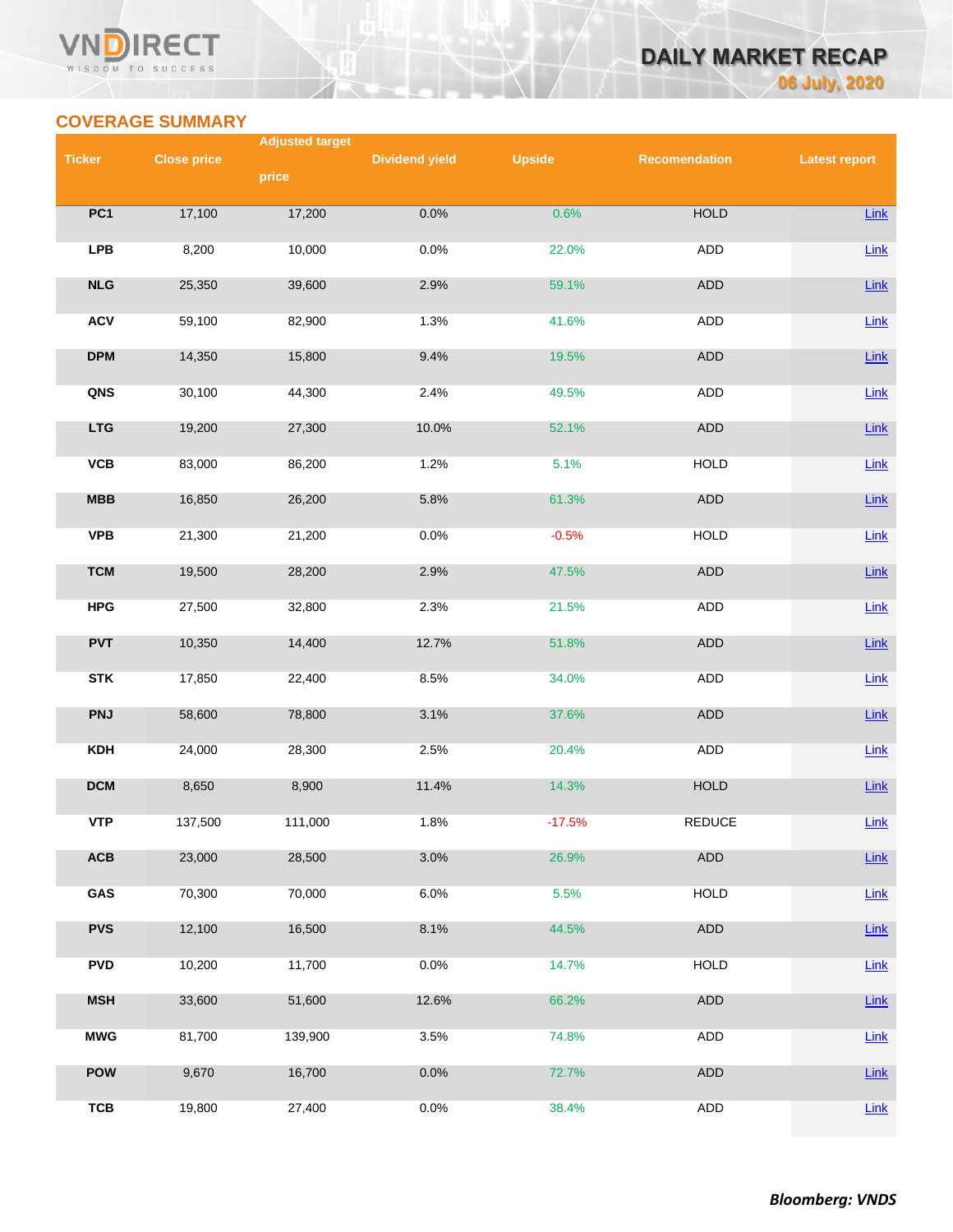

# **DAILY MARKET RECAP**

**06 July, 2020**

|               |                    | <b>Adjusted target</b> |                       |               |                      |                      |
|---------------|--------------------|------------------------|-----------------------|---------------|----------------------|----------------------|
| <b>Ticker</b> | <b>Close price</b> |                        | <b>Dividend yield</b> | <b>Upside</b> | <b>Recomendation</b> | <b>Latest report</b> |
|               |                    | price                  |                       |               |                      |                      |
|               |                    |                        |                       |               |                      |                      |
| <b>PPC</b>    | 24,250             | 27,400                 | 9.3%                  | 22.3%         | ADD                  | <b>Link</b>          |
|               |                    |                        |                       |               |                      |                      |
| <b>VIB</b>    | 17,700             | 23,800                 | 0.0%                  | 34.5%         | ADD                  | Link                 |
| <b>KBC</b>    | 13,650             | 17,500                 | 0.0%                  | 28.2%         | ADD                  | $Link$               |
|               |                    |                        |                       |               |                      |                      |
| <b>VNM</b>    | 114,100            | 131,000                | 5.5%                  | 20.3%         | ADD                  | Link                 |
|               |                    |                        |                       |               |                      |                      |
| <b>VHM</b>    | 77,800             | 104,300                | 1.5%                  | 35.5%         | ADD                  | $Link$               |
|               |                    |                        |                       |               |                      |                      |
| <b>VJC</b>    | 108,000            | 142,200                | 2.9%                  | 34.6%         | ADD                  | $Link$               |
| <b>VHC</b>    | 36,200             | 39,700                 | 3.4%                  | 13.1%         | <b>HOLD</b>          | $Link$               |
|               |                    |                        |                       |               |                      |                      |
| <b>VRE</b>    | 26,500             | 38,000                 | 0.0%                  | 43.4%         | ADD                  | Link                 |
|               |                    |                        |                       |               |                      |                      |
| <b>GMD</b>    | 18,900             | 29,500                 | 0.0%                  | 56.1%         | ADD                  | Link                 |
|               |                    |                        |                       |               |                      |                      |
| <b>DBC</b>    | 45,800             | 35,500                 | 1.4%                  | $-21.1%$      | <b>REDUCE</b>        | Link                 |
|               |                    |                        |                       |               |                      |                      |
| <b>FPT</b>    | 46,250             | 64,348                 | 5.0%                  | 44.1%         | ADD                  | <b>Link</b>          |
|               |                    |                        |                       |               |                      |                      |
| <b>MML</b>    | 48,000             | 73,700                 | 0.0%                  | 53.5%         | ADD                  | Link                 |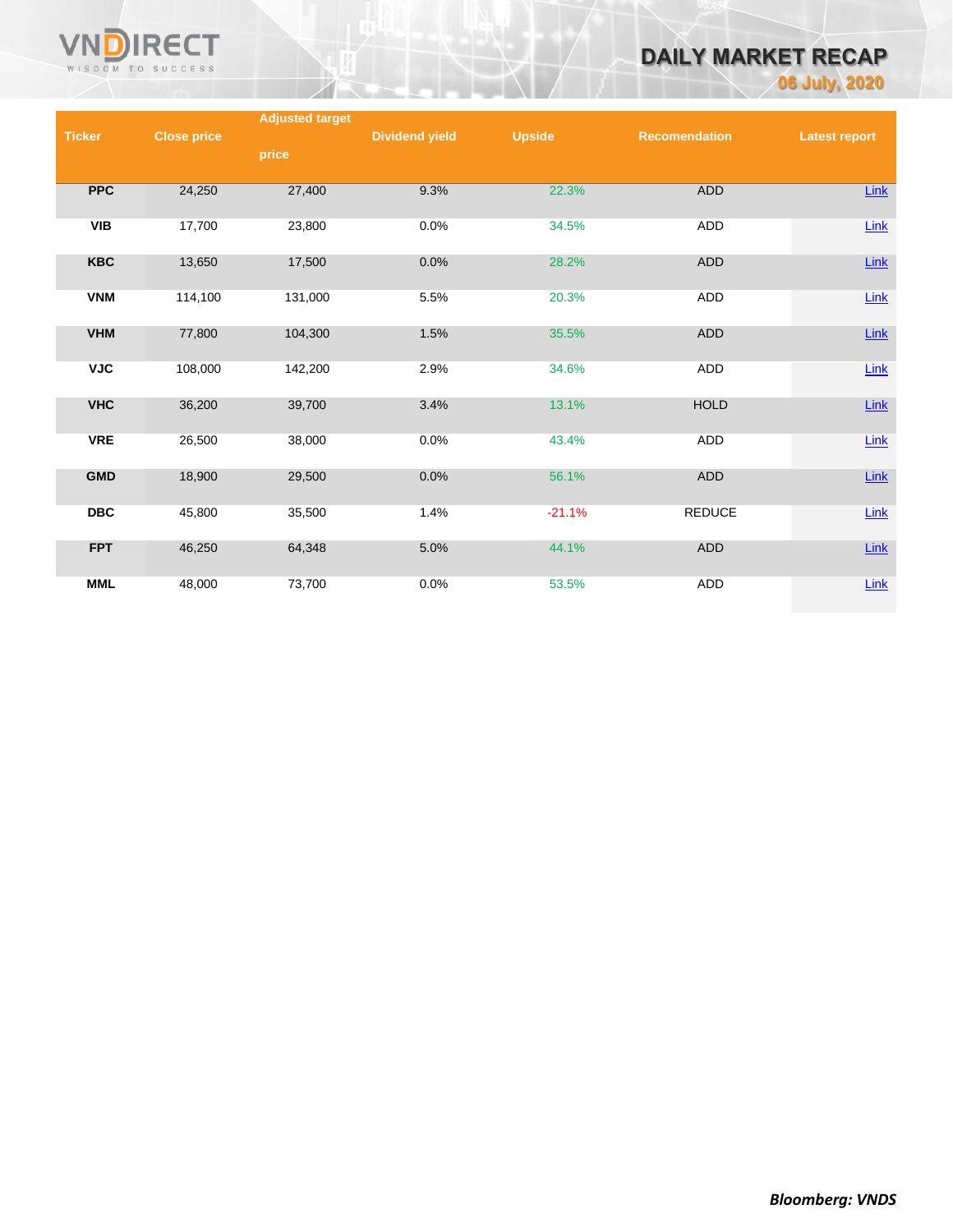# **MARKET MOVEMENTS**

WISDOM TO SUCCESS

**RECT** 

|                    | <b>HOSE</b>  |       |      |         |              |  |  |  |  |  |
|--------------------|--------------|-------|------|---------|--------------|--|--|--|--|--|
| <b>Top gainers</b> |              |       |      |         | <b>VND</b>   |  |  |  |  |  |
| <b>Ticker</b>      | Last         | Cha   | %chq | Vol.    | <b>Index</b> |  |  |  |  |  |
|                    | <b>Price</b> |       |      |         | impact       |  |  |  |  |  |
| <b>BCG</b>         | 7,060        | 460   | 6.97 | 599,700 | 0.014        |  |  |  |  |  |
| <b>VAF</b>         | 9,690        | 630   | 6.95 | 10      | 0.007        |  |  |  |  |  |
| <b>APC</b>         | 19,250       | 1,250 | 6.94 | 38,780  | 0.007        |  |  |  |  |  |
| <b>SRC</b>         | 15,400       | 1,000 | 6.94 | 6,430   | 0.008        |  |  |  |  |  |
| <b>UDC</b>         | 3,850        | 250   | 6.94 | 65,840  | 0.002        |  |  |  |  |  |

| <b>Top losers</b> |              |          |         |       | <b>VND</b>   |
|-------------------|--------------|----------|---------|-------|--------------|
| <b>Ticker</b>     | Last         | Cha      | %chq    | Vol.  | <b>Index</b> |
|                   | <b>Price</b> |          |         |       | impact       |
| <b>PMG</b>        | 13,950       | $-1,050$ | $-7.00$ | 5,780 | $-0.013$     |
| <b>SGR</b>        | 14,650       | $-1,100$ | $-6.98$ | 30    | $-0.014$     |
| <b>SCD</b>        | 24,200       | $-1,800$ | $-6.92$ | 1,860 | $-0.004$     |
| <b>KPF</b>        | 15,700       | $-1,150$ | $-6.82$ | 480   | $-0.006$     |
| <b>SVT</b>        | 21,900       | $-1,600$ | $-6.81$ | 10    | $-0.005$     |

| <b>Top index movers</b> |              |       |      |         |              |  |  |  |  |
|-------------------------|--------------|-------|------|---------|--------------|--|--|--|--|
| <b>Ticker</b>           | Last         | Cha   | %chq | Vol.    | <b>Index</b> |  |  |  |  |
|                         | <b>Price</b> |       |      |         | impact       |  |  |  |  |
| <b>VHM</b>              | 80,800       | 3,000 | 3.86 | 4.33MLN | 2.865        |  |  |  |  |
| <b>VNM</b>              | 116,500      | 2,400 | 2.10 | 1.32MLN | 1.192        |  |  |  |  |
| VIС                     | 91,400       | 1,200 | 1.33 | 284.020 | 1.157        |  |  |  |  |
| <b>BID</b>              | 40,100       | 1,000 | 2.56 | 757,690 | 1.147        |  |  |  |  |
| <b>GAS</b>              | 72,400       | 2,100 | 2.99 | 485.000 | 1.146        |  |  |  |  |

| <b>Top index laggers</b> |              |          |         |         |              |  |  |  |  |
|--------------------------|--------------|----------|---------|---------|--------------|--|--|--|--|
| <b>Ticker</b>            | Last         | Cha      | %chq    | Vol.    | <b>Index</b> |  |  |  |  |
|                          | <b>Price</b> |          |         |         | impact       |  |  |  |  |
| <b>VCB</b>               | 82,900       | $-100$   | $-0.12$ | 1.22MLN | $-0.106$     |  |  |  |  |
| <b>BHN</b>               | 51,400       | $-1,100$ | $-2.10$ | 3.040   | $-0.073$     |  |  |  |  |
| <b>PSH</b>               | 20,200       | $-1,350$ | $-6.26$ | 1.10MLN | $-0.049$     |  |  |  |  |
| <b>VJC</b>               | 107,700      | $-300$   | $-0.28$ | 318,520 | $-0.046$     |  |  |  |  |
| <b>BMP</b>               | 54,200       | $-1,800$ | $-3.21$ | 96,780  | $-0.042$     |  |  |  |  |

|                    |              | <b>HOSE</b> |         |         |              |                    |              | <b>HNX</b> |         |         |              |
|--------------------|--------------|-------------|---------|---------|--------------|--------------------|--------------|------------|---------|---------|--------------|
| <b>Top gainers</b> |              |             |         |         | <b>VND</b>   | <b>Top gainers</b> |              |            |         |         | <b>VND</b>   |
| Ticker             | Last         | Chg         | $%$ chg | Vol.    | <b>Index</b> | Ticker             | Last         | Chg        | $%$ chg | Vol.    | <b>Index</b> |
|                    | <b>Price</b> |             |         |         | impact       |                    | <b>Price</b> |            |         |         | impact       |
| BCG                | 7.060        | 460         | 6.97    | 599.700 | 0.014        | BII                | 800          | 100        | 14.29   | 168.300 | 0.004        |
| <b>VAF</b>         | 9,690        | 630         | 6.95    | 10      | 0.007        | <b>MCO</b>         | 2,200        | 200        | 10.00   | 1,000   | 0.000        |
| APC                | 19.250       | 1.250       | 6.94    | 38,780  | 0.007        | <b>NHC</b>         | 29,900       | 2,700      | 9.93    | 300     | 0.004        |
| <b>SRC</b>         | 15,400       | 1,000       | 6.94    | 6,430   | 0.008        | <b>RCL</b>         | 26,800       | 2,400      | 9.84    | 100     | 0.014        |
| UDC                | 3,850        | 250         | 6.94    | 65,840  | 0.002        | VDL                | 27,400       | 2,400      | 9.60    | 400     | 0.005        |

| <b>Top losers</b> |              |          |         |       | <b>VND</b>   | <b>Top losers</b> |              |          |          |         | <b>VND</b>   |
|-------------------|--------------|----------|---------|-------|--------------|-------------------|--------------|----------|----------|---------|--------------|
| Ticker            | Last         | Chg      | %chg    | Vol.  | <b>Index</b> | Ticker            | Last         | Chg      | %chg     | Vol.    | <b>Index</b> |
|                   | <b>Price</b> |          |         |       | impact       |                   | <b>Price</b> |          |          |         | impact       |
| <b>PMG</b>        | 13.950       | $-1,050$ | $-7.00$ | 5,780 | $-0.013$     | <b>NHP</b>        | 500          | $-100$   | $-16.67$ | 172.300 | $-0.002$     |
| <b>SGR</b>        | 14,650       | $-1,100$ | $-6.98$ | 30    | $-0.014$     | <b>DNC</b>        | 54,500       | $-6,000$ | $-9.92$  | 200     | $-0.009$     |
| SCD               | 24.200       | $-1,800$ | $-6.92$ | 1.860 | $-0.004$     | <b>KTS</b>        | 8,200        | $-900$   | $-9.89$  | 700     | $-0.003$     |
| <b>KPF</b>        | 15,700       | $-1,150$ | $-6.82$ | 480   | $-0.006$     | <b>VXB</b>        | 4,600        | $-500$   | $-9.80$  | 400     | $-0.001$     |
| SVT               | 21,900       | $-1,600$ | $-6.81$ | 10    | $-0.005$     | VSA               | 15,700       | $-1,700$ | $-9.77$  | 500     | $-0.006$     |
|                   |              |          |         |       |              |                   |              |          |          |         |              |

|            | <b>Top index movers</b> |       |         |         | <b>VND</b>   | Top index movers |              |     |         |         |              |  |
|------------|-------------------------|-------|---------|---------|--------------|------------------|--------------|-----|---------|---------|--------------|--|
| Ticker     | Last                    | Chg   | $%$ chg | Vol.    | <b>Index</b> | Ticker           | Last         | Chg | $%$ chg | Vol.    | <b>Index</b> |  |
|            | <b>Price</b>            |       |         |         | impact       |                  | <b>Price</b> |     |         |         | impact       |  |
| VHM        | 80.800                  | 3.000 | 3.86    | 4.33MLN | 2.865        | <b>ACB</b>       | 23,600       | 600 | 2.61    | 3.20MLN | 0.948        |  |
| <b>VNM</b> | 116,500                 | 2.400 | 2.10    | 1.32MLN | 1.192        | <b>SHB</b>       | 12,900       | 100 | 0.78    | 1.67MLN | 0.131        |  |
| VIС        | 91.400                  | 1.200 | 1.33    | 284.020 | 1.157        | <b>NVB</b>       | 8.900        | 200 | 2.30    | 3.58MLN | 0.078        |  |
| <b>BID</b> | 40.100                  | 1.000 | 2.56    | 757.690 | 1.147        | <b>PVS</b>       | 12,400       | 300 | 2.48    | 2.29MLN | 0.072        |  |
| GAS        | 72,400                  | 2,100 | 2.99    | 485.000 | 1.146        | <b>DNP</b>       | 17,000       | 600 | 3.66    | 76.400  | 0.030        |  |
|            |                         |       |         |         |              |                  |              |     |         |         |              |  |

|            | <b>Top index laggers</b> |          |         |         | <b>VND</b>         | Top index laggers |                      |          |         |         |                            |
|------------|--------------------------|----------|---------|---------|--------------------|-------------------|----------------------|----------|---------|---------|----------------------------|
| Ticker     | Last<br><b>Price</b>     | Chg      | $%$ chg | Vol.    | <b>Index</b>       | Ticker            | Last<br><b>Price</b> | Chg      | $%$ chg | Vol.    | <b>VND</b><br><b>Index</b> |
| VCB        | 82,900                   | $-100$   | $-0.12$ | 1.22MLN | impact<br>$-0.106$ | VCG               | 26,700               | $-700$   | $-2.55$ | 48.600  | impact<br>$-0.046$         |
| <b>BHN</b> | 51.400                   | $-1.100$ | $-2.10$ | 3.040   | $-0.073$           | <b>IDC</b>        | 19,400               | $-300$   | $-1.52$ | 3.700   | $-0.045$                   |
| <b>PSH</b> | 20,200                   | $-1.350$ | $-6.26$ | 1.10MLN | $-0.049$           | VIХ               | 7.200                | $-200$   | $-2.70$ | 272.200 | $-0.019$                   |
| <b>VJC</b> | 107.700                  | $-300$   | $-0.28$ | 318,520 | $-0.046$           | <b>DST</b>        | 5,100                | $-500$   | $-8.93$ | 627,800 | $-0.016$                   |
| <b>BMP</b> | 54,200                   | $-1,800$ | $-3.21$ | 96,780  | $-0.042$           | L14               | 65,200               | $-1,200$ | $-1.81$ | 24,800  | $-0.015$                   |

| <b>Top liquidity</b> |              |       |      |         | <b>VND</b>   | <b>Top liquidity</b> |              |     |         |                   | <b>VND</b> |
|----------------------|--------------|-------|------|---------|--------------|----------------------|--------------|-----|---------|-------------------|------------|
| Ticker               | Last         | Chg   | %chq | Val.    | <b>Index</b> | Ticker               | Last         | Chg | $%$ chg | Val.              | Index      |
|                      | <b>Price</b> |       |      | (VNDbn) | impact       |                      | <b>Price</b> |     |         | (VNDbn)           | impact     |
| VHM                  | 80,800       | 3,000 | 3.86 | 348     | 2.865        | <b>ACB</b>           | 23,600       | 600 | 2.61    | 75                | 0.948      |
| <b>HPG</b>           | 27,600       | 100   | 0.36 | 269     | 0.079        | <b>NVB</b>           | 8,900        | 200 | 2.30    | 31                | 0.078      |
| <b>STB</b>           | 11,550       | 550   | 5.00 | 186     | 0.296        | <b>PVS</b>           | 12,400       | 300 | 2.48    | 28                | 0.072      |
| <b>VNM</b>           | 116,500      | 2,400 | 2.10 | 152     | 1.192        | <b>SHB</b>           | 12,900       | 100 | 0.78    | 21                | 0.131      |
| CTG                  | 23,050       | 750   | 3.36 | 112     | 0.796        | <b>SHS</b>           | 12,700       | 200 | 1.60    | 21                | 0.029      |
|                      |              |       |      |         |              |                      |              |     |         | Source: Bloomberg |            |

*Source: Bloomberg*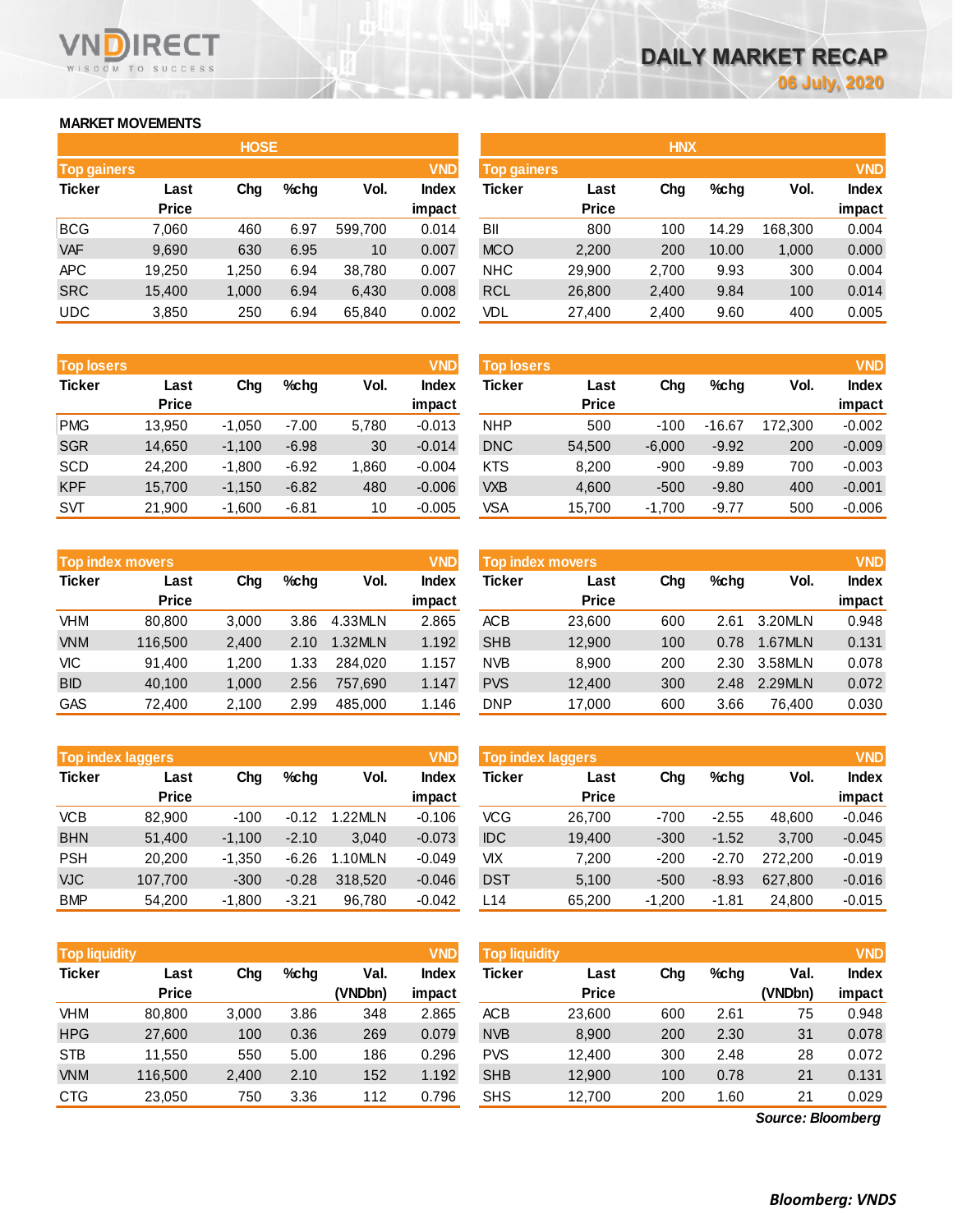

## **FOREIGN ACTIVITIES**

| <b>Volume (Mn'shs)</b> | <b>HOSE</b> | <b>HNX</b> | Value (VND'bn)        | <b>HOSE</b> | <b>HNX</b> |
|------------------------|-------------|------------|-----------------------|-------------|------------|
| <b>BUY</b>             | 16,5        |            | <b>BUY</b>            | 680,5       | 1.7        |
| % of market            | 8.1%        | 0.4%       | % of market           | 17.9%       | 0,5%       |
| <b>SELL</b>            | 18,9        | 0.8        | <b>SELL</b>           | 666.4       | 8,8        |
| % of market            | 9.3%        | 2.3%       | % of market           | 17.6%       | 2,4%       |
| <b>NET BUY (SELL)</b>  | (2,4)       | (0,6)      | <b>NET BUY (SELL)</b> | 14.0        | (7,1)      |

*Source: HSX, HNX*





| <b>YTD ACCUMULATION</b> |             |            |                       |             |                               |
|-------------------------|-------------|------------|-----------------------|-------------|-------------------------------|
| <b>Volume (MIn'shs)</b> | <b>HOSE</b> | <b>HNX</b> | Value (VND'bn)        | <b>HOSE</b> | <b>HNX</b>                    |
| <b>BUY</b>              | 2,365.5     | 62.6       | <b>BUY</b>            | 91,697.2    | 695.7                         |
| % of market             | 6.8%        | 0.9%       | % of market           | 15.5%       | 0.4%                          |
| <b>SELL</b>             | 3,090.9     | 277.9      | <b>SELL</b>           | 93,419.3    | 2,738.3                       |
| % of market             | 8.9%        | 4.1%       | % of market           | 15.8%       | 1.6%                          |
| <b>NET BUY (SELL)</b>   | (725.4)     | (215.3)    | <b>NET BUY (SELL)</b> | (1, 722)    | (2,042.6)<br>Source: HSX, HNX |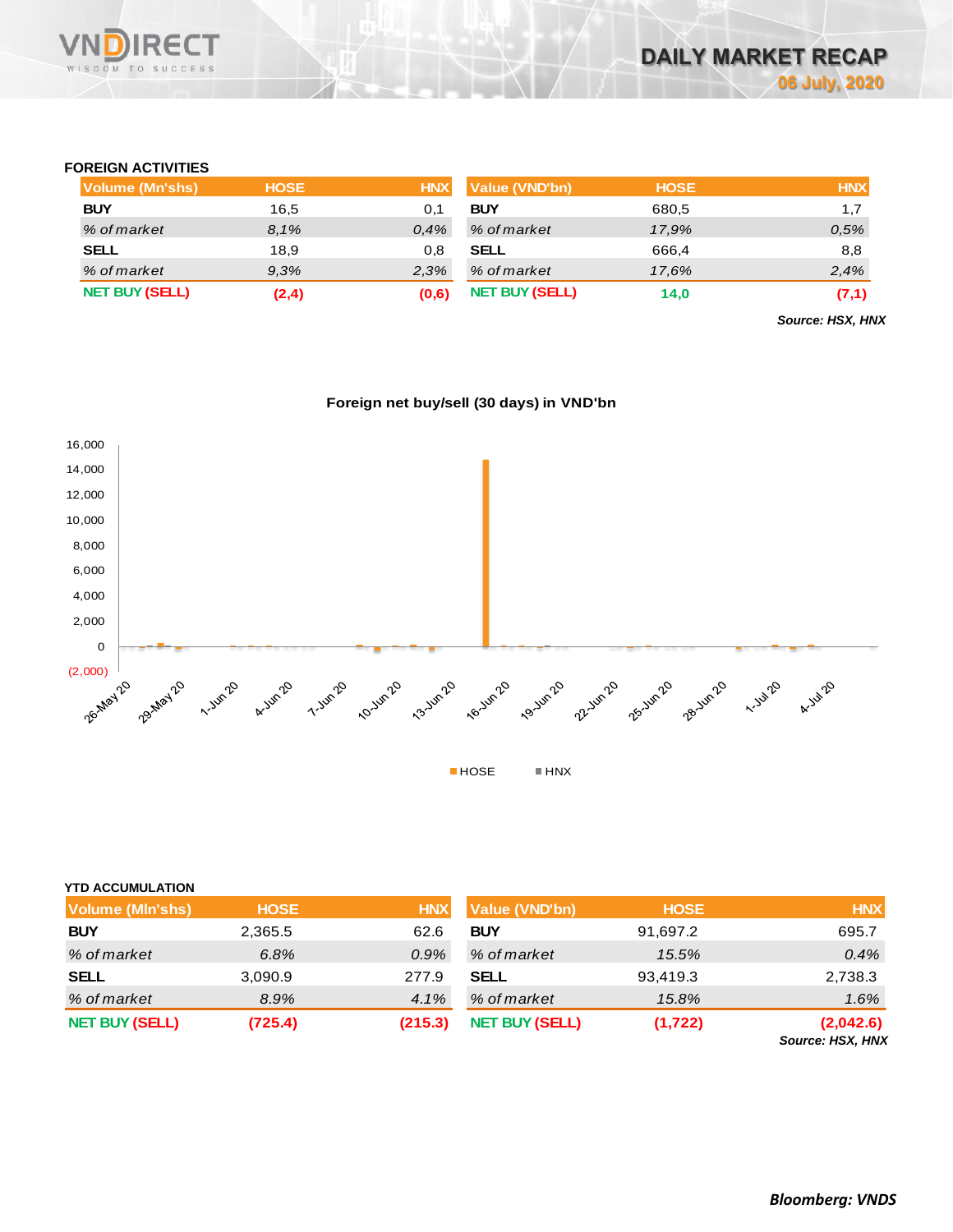# **FOREIGN ACTIVITIES**

WISDOM TO SUCCESS

RECT

|               |                               | <b>HOSE</b> |      |       |                 | <b>HNX</b>                    |                      |               |         |       |                 |  |  |
|---------------|-------------------------------|-------------|------|-------|-----------------|-------------------------------|----------------------|---------------|---------|-------|-----------------|--|--|
|               | Top buy by foreigners (value) |             |      |       | <b>VND'bn</b>   | Top buy by foreigners (value) |                      | <b>VND'bn</b> |         |       |                 |  |  |
| <b>Ticker</b> | Last<br><b>Price</b>          | Chg         | %chg | Value | Index<br>impact | Ticker                        | Last<br><b>Price</b> | Chg           | %chg    | Value | Index<br>impact |  |  |
| VHM           | 80.800                        | 3.000       | 3,86 | 165,0 | 2,865           | <b>IDV</b>                    | 37.500               | $-200$        | $-0,53$ | 0,4   | 0,000           |  |  |
| <b>VNM</b>    | 116.500                       | 2.400       | 2,10 | 162,9 | 1,192           | <b>VNR</b>                    | 20.000               | 1.000         | 5,26    | 0,2   | 0,000           |  |  |
| <b>FPT</b>    | 46.800                        | 550         | 1,19 | 53,2  | 0,123           | <b>BVS</b>                    | 9.700                | 0             | 0,00    | 0,2   | 0,000           |  |  |
| <b>HPG</b>    | 27.600                        | 100         | 0,36 | 53,0  | 0,079           | <b>PMC</b>                    | 52.600               | 100           | 0,19    | 0,1   | 0,000           |  |  |
| <b>VRE</b>    | 27.100                        | 600         | 2,26 | 42,3  | 0,398           | THT                           | 6.400                | $-100$        | $-1,54$ | 0,1   | 0,000           |  |  |

|               | Top sell by foreigners (value) |        |         |       |                 | Top sell by foreigners (value) |                      | <b>VND'bn</b> |      |       |                        |
|---------------|--------------------------------|--------|---------|-------|-----------------|--------------------------------|----------------------|---------------|------|-------|------------------------|
| <b>Ticker</b> | Last<br><b>Price</b>           | Chg    | %chg    | Value | Index<br>impact | Ticker                         | Last<br><b>Price</b> | Chg           | %chg | Value | <b>Index</b><br>impact |
| VNM           | 116.500                        | 2.400  | 2.10    | 129,3 | 1,192           | <b>PVS</b>                     | 12.400               | 300           | 2.48 | 2,9   | 0,000                  |
| <b>VCB</b>    | 82.900                         | $-100$ | $-0,12$ | 88,9  | $-0,106$        | <b>BVS</b>                     | 9.700                | 0             | 0,00 | 1,2   | 0,000                  |
| <b>HPG</b>    | 27.600                         | 100    | 0,36    | 86,5  | 0,079           | <b>PGS</b>                     | 14.300               | 200           | 1.42 | 1.2   | 0,000                  |
| <b>FPT</b>    | 46.800                         | 550    | 1,19    | 53,2  | 0,123           | <b>SHS</b>                     | 12.700               | 200           | 1,60 | 0,6   | 0,000                  |
| <b>VRE</b>    | 27.100                         | 600    | 2,26    | 41,5  | 0,398           | <b>SHB</b>                     | 12.900               | 100           | 0,78 | 0,6   | 0,000                  |

|                 | Top net buy by foreigners (value) |       |      |       | <b>VND'bn</b>   | Top net buy by foreigners (value) |                      | <b>VND'bn</b> |         |       |                 |
|-----------------|-----------------------------------|-------|------|-------|-----------------|-----------------------------------|----------------------|---------------|---------|-------|-----------------|
| <b>Ticker</b>   | Last<br><b>Price</b>              | Chg   | %chg | Value | Index<br>impact | <b>Ticker</b>                     | Last<br><b>Price</b> | Chg           | %chg    | Value | Index<br>impact |
| VHM             | 80.800                            | 3.000 | 3,86 | 153,2 | 2,865           | <b>VNR</b>                        | 20.000               | 1.000         | 5,26    | 0,2   | 0,000           |
|                 |                                   |       |      |       |                 |                                   |                      |               |         |       |                 |
| <b>VNM</b>      | 116,500                           | 2.400 | 2,10 | 33,6  | 1,192           | <b>PMC</b>                        | 52.600               | 100           | 0,19    | 0,1   | 0,000           |
| SSI             | 15.600                            | 450   | 2,97 | 10,1  | 0,077           | <b>WCS</b>                        | 225.000              | 5.000         | 2.27    | 0,1   | 0,000           |
| <b>FUEVFVND</b> | 11.890                            | 180   | 1,54 | 9,2   | 0,000           | <b>PLC</b>                        | 16.600               | 200           | 1,22    | 0,1   | 0,000           |
| <b>PLX</b>      | 46.400                            | 450   | 0,98 | 5,1   | 0,166           | <b>PHP</b>                        | 9.400                | $-100$        | $-1.05$ | 0,1   | 0.000           |

|               | Top net sell by foreigners (value) |        |         |         |                 | Top net sell by foreigners (value) |                      |     |      |         | <b>VND'bn</b>          |
|---------------|------------------------------------|--------|---------|---------|-----------------|------------------------------------|----------------------|-----|------|---------|------------------------|
| <b>Ticker</b> | Last<br><b>Price</b>               | Chg    | %chg    | Value   | Index<br>impact | Ticker                             | Last<br><b>Price</b> | Chg | %chg | Value   | <b>Index</b><br>impact |
| <b>VCB</b>    | 82.900                             | $-100$ | $-0,12$ | $-62,6$ | $-0,106$        | <b>PVS</b>                         | 12.400               | 300 | 2,48 | $-2,95$ | 0,000                  |
| <b>HPG</b>    | 27.600                             | 100    | 0,36    | $-33,5$ | 0,079           | <b>PGS</b>                         | 14.300               | 200 | 1,42 | $-1,16$ | 0,000                  |
| <b>CTG</b>    | 23.050                             | 750    | 3,36    | $-12.1$ | 0,796           | <b>BVS</b>                         | 9.700                | 0   | 0.00 | $-1,04$ | 0,000                  |
| <b>VIC</b>    | 91.400                             | 1.200  | 1,33    | $-11.8$ | 1,157           | <b>SHS</b>                         | 12.700               | 200 | 1,60 | $-0,60$ | 0,000                  |
| <b>DHC</b>    | 36.200                             | $-800$ | $-2,16$ | $-10,0$ | $-0,013$        | <b>SHB</b>                         | 12.900               | 100 | 0,78 | $-0,57$ | 0,000                  |

*6-Jul-20*

*Source: Bloomberg, HOSE, HNX*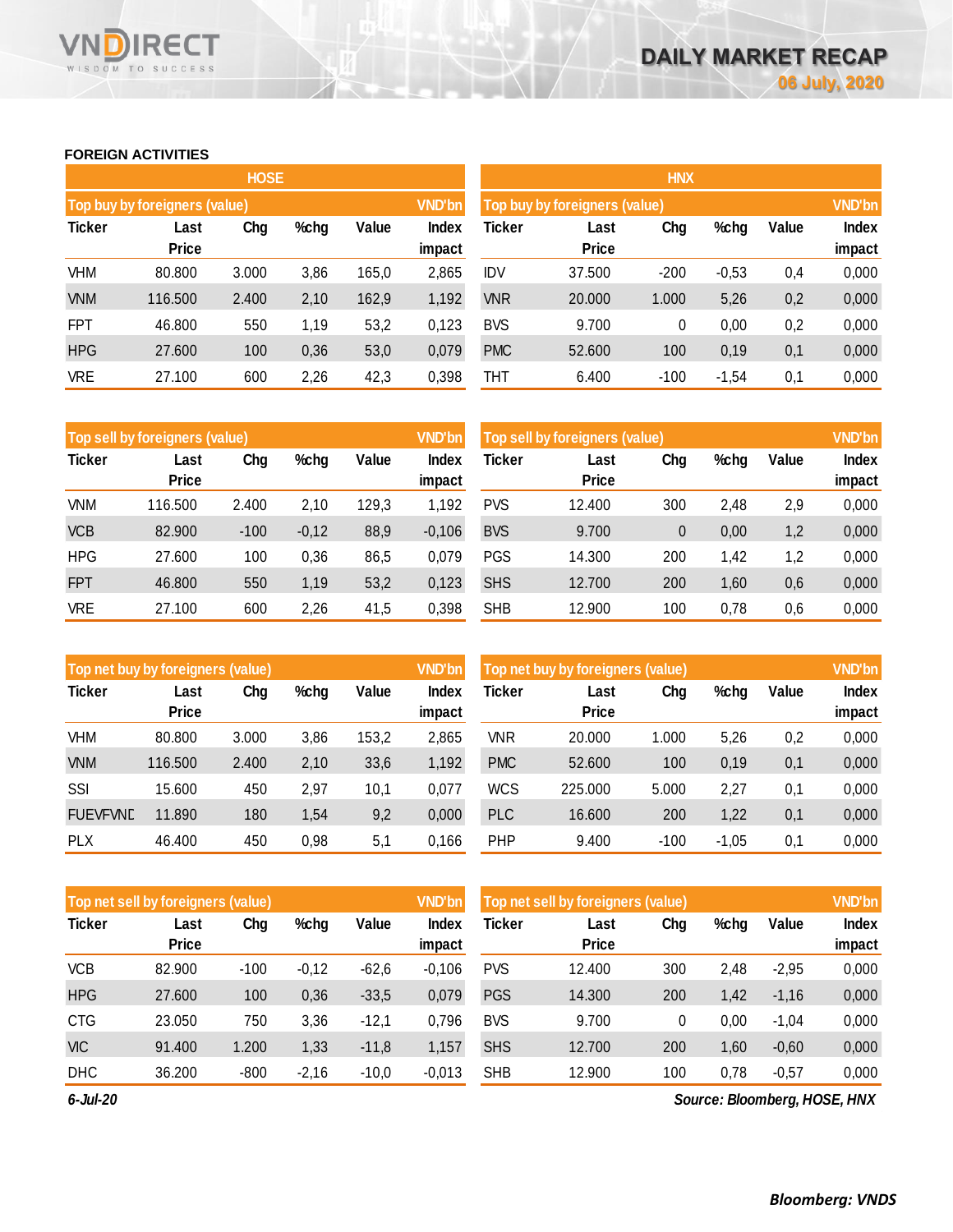# **TOP 60 MARKET CAP STOCKS SNAPSHOT ON HOSE**

T.

WISDOM TO SUCCESS

| No. Ticker             | <b>Price</b>      |                  | Price change (%) |                    |                |                | Mkt. Cap Outs. Vol. Float ratio |              | Avail. Fil Ave. daily vol. | P/E          | P/B          | <b>ROE</b>   | <b>ROA</b>  |
|------------------------|-------------------|------------------|------------------|--------------------|----------------|----------------|---------------------------------|--------------|----------------------------|--------------|--------------|--------------|-------------|
|                        | <b>VND</b>        | 1M               | 3M               | 6M                 | <b>US\$mln</b> | <b>MIn'shs</b> | %                               |              | $% (30 days-shs)$          | $\pmb{\chi}$ | $\pmb{\chi}$ | $\%$         | %           |
| 1 VIC VM               | 91,400            | $-3.8$           | $-6.1$           | $-20.2$            | 13,324         | 3,382          | 23.2                            | 22.8         | 478,187                    | 43.6         | 3.8          | 10.6         | 1.9         |
| 2 VCB VM               | 82,900            | $-6.9$           | 21.9             | $-5.3$             | 13,251         | 3,709          | 25.2                            | 6.2          | 838,859                    | 17.1         | 3.6          | 22.8         | 1.6         |
| 3 VHM VM               | 80,800            | 4.5              | 31.0             | $-3.1$             | 11,455         | 3,290          | 23.4                            | 28.9         | 2,621,009                  | 10.3         | 4.2          | 47.9         | 15.7        |
| 4 VNM VM               | 116,500           | $-2.3$           | 21.1             | $-0.8$             | 8,743          | 1,741          | 81.8                            | 41.3         | 1,065,753                  | 21.4         | 6.8          | 32.5         | 25.0        |
| 5 BID VM               | 40,100            | $-4.8$           | 9.3              | $-12.4$            | 6,951          | 4,022          | 19.0                            | 12.3         | 1,274,316                  | 18.7         | 2.1          | 12.0         | 0.6         |
| 6 GAS VM<br>7 SAB VM   | 72,400<br>180,500 | $-6.0$<br>0.8    | 14.9<br>36.7     | $-26.0$<br>$-19.3$ | 5,972<br>4,989 | 1,914<br>641   | 4.2<br>10.4                     | 45.7<br>36.7 | 557,368<br>67,027          | 12.4<br>26.9 | 2.7<br>6.7   | 23.6<br>27.2 | 17.6        |
| 8 CTG VM               | 23,050            | $-5.7$           | 14.7             | 8.0                | 3,699          | 3,723          | 35.5                            | 0.1          | 5,125,591                  | 9.2          | 1.1          | 12.6         | 19.2<br>0.8 |
| 9 HPG VM               | 27,600            | 2.0              | 46.4             | 15.0               | 3,284          | 2,761          | 52.9                            | 12.9         | 12,770,240                 | 10.0         | 1.5          | 17.4         | 8.3         |
| 10 TCB VM              | 20,250            | $-5.6$           | 19.5             | $-12.1$            | 3,055          | 3,500          | 70.0                            | 0.0          | 1,742,222                  | 6.8          | 1.1          | 17.7         | 2.9         |
| 11 MSN VM              | 57,600            | $-8.6$           | 3.0              | 1.8                | 2,902          | 1,169          | 36.4                            | 10.1         | 1,543,686                  | 14.5         | 1.6          | 12.7         | 5.4         |
| 12 NVL VM              | 64,200            | 17.6             | 23.5             | 15.1               | 2,683          | 970            | 28.9                            | 32.2         | 1,164,724                  | 17.9         | 2.8          | 16.3         | 4.3         |
| 13 VREVM               | 27,100            | $-4.7$           | 30.0             | $-19.5$            | 2,654          | 2,272          | 39.7                            | 18.3         | 2,989,171                  | 22.1         | 2.3          | 10.3         | 7.7         |
| 14 VJC VM              | 107,700           | $-5.8$           | 7.8              | $-26.2$            | 2,431          | 524            | 46.2                            | 11.9         | 437,905                    | 15.1         | 3.8          | 26.3         | 8.7         |
| 15 PLX VM              | 46,400            | $-1.3$           | 15.7             | $-19.0$            | 2,381          | 1,191          | 8.9                             | 5.9          | 1,195,553                  | 53.4         | 2.9          | 5.7          | 2.0         |
| 16 VPB VM              | 22,000            | $-10.2$          | 17.3             | 10.3               | 2,311          | 2,438          | 73.3                            | 0.0          | 4,314,371                  | 5.9          | 1.2          | 22.7         | 2.6         |
| 17 GVR VM              | 11,900            | $-7.8$           | 30.8             | <b>N/A</b>         | 2,051          | 4,000          | 100.0                           | 12.4         | 1,922,320                  | 14.5         | 1.0          | 7.1          | 4.2         |
| 18 MBB VM              | 17,000            | $-5.0$           | 7.9              | $-18.9$            | 1,767          | 2,411          | 75.6                            | 0.0          | 6,028,526                  | 5.0          | 1.0          | 20.1         | 1.9         |
| 19 MWG VM              | 83,500            | $-3.0$           | 19.5             | $-27.2$            | 1,630          | 453            | 89.1                            | 0.0          | 1,048,106                  | 9.5          | 2.8          | 33.6         | 11.7        |
| 20 HVN VM<br>21 FPT VM | 26,000            | $-8.0$           | 25.9             | $-22.4$            | 1,589          | 1,418          | 3.9                             | 20.7         | 1,205,010                  | 15.7         | 2.0          | 12.9<br>23.4 | 3.0         |
| 22 BVHVM               | 46,800<br>47,000  | $-3.9$<br>$-5.5$ | 13.3<br>3.9      | $-5.6$<br>$-30.5$  | 1,581<br>1,504 | 784<br>742     | 75.4<br>31.9                    | 0.0<br>20.8  | 1,455,526<br>912,709       | 11.2<br>36.0 | 2.5<br>1.8   | 5.3          | 10.3<br>0.7 |
| 23 HDB VM              | 26,000            | $-5.5$           | 26.8             | $-3.7$             | 1,082          | 966            | 71.7                            | 9.3          | 1,079,500                  | 7.1          | 1.3          | 20.8         | 1.6         |
| 24 POW VM              | 9,990             | $-5.3$           | 22.7             | $-12.0$            | 1,008          | 2,342          | 87.9                            | 37.5         | 5,113,426                  | 9.7          | 0.9          | 9.4          | 4.4         |
| 25 EIB VM              | 17,800            | 0.6              | 14.8             | 1.7                | 943            | 1,229          | 94.0                            | 0.0          | 201,870                    | 23.0         | 1.4          | 6.1          | 0.6         |
| 26 STB VM              | 11,550            | 9.5              | 29.3             | 14.9               | 898            | 1,804          | 96.2                            | 14.8         | 14,989,000                 | 8.7          | 0.8          | 9.0          | 0.5         |
| 27 HNG VM              | 15,450            | $-0.3$           | 21.7             | 8.8                | 738            | 1,109          | 18.8                            | 48.7         | 702,969                    | <b>N/A</b>   | 1.8          | $-23.3$      | $-8.5$      |
| 28 TPB VM              | 20,900            | $-4.8$           | 19.8             | $-1.2$             | 736            | 817            | 53.3                            | 0.0          | 122,288                    | 5.4          | 1.2          | 25.6         | 2.0         |
| 29 PNJ VM              | 59,500            | $-6.6$           | 7.2              | $-30.7$            | 577            | 225            | 71.5                            | 0.0          | 696,712                    | 11.3         | 2.7          | 26.0         | 16.1        |
| 30 KDH VM              | 24,150            | 3.4              | 29.1             | $-8.9$             | 546            | 525            | 79.8                            | 5.1          | 702,918                    | 13.6         | 1.7          | 13.1         | 8.4         |
| 31 DHG VM              | 92,700            | 0.0              | 10.4             | 1.6                | 522            | 131            | 5.2                             | 45.5         | 15,723                     | 18.4         | 3.4          | 20.2         | 16.1        |
| 32 BHN VM              | 51,400            | $-8.2$           | 16.8             | $-34.0$            | 513            | 232            | 0.9                             | 31.5         | 5,936                      | 32.2         | 2.7          | 8.4          | 4.8         |
| 33 REE VM              | 31,950            | $-0.2$           | 5.8              | $-12.3$            | 427            | 310            | 57.8                            | 0.0          | 505,673                    | 6.4          | 1.0          | 16.0         | 8.2         |
| 34 SSIVM<br>35 VGC VM  | 15,600<br>20,500  | $-0.6$<br>7.9    | 27.9<br>33.1     | $-0.6$<br>13.9     | 404<br>396     | 601<br>448     | 83.6<br>12.3                    | 50.3<br>39.1 | 5,642,650<br>469,283       | 12.8<br>14.1 | 1.0<br>1.4   | 7.8<br>10.1  | 2.7<br>3.5  |
| 36 PDR VM              | 24,150            | $-8.2$           | 9.4              | 6.4                | 385            | 370            | 37.2                            | 48.2         | 728,485                    | 10.2         | 2.2          | 23.0         | 7.5         |
| 37 SBT VM              | 14,300            | $-5.0$           | 4.8              | $-23.1$            | 362            | 587            | 18.4                            | 94.4         | 2,426,632                  | 83.8         | 1.2          | 1.5          | 0.6         |
| 38 GEX VM              | 17,300            | $-0.9$           | 19.3             | $-15.6$            | 350            | 470            | 80.7                            | 33.5         | 1,807,597                  | 13.0         | 1.3          | 10.6         | 3.3         |
| 39 LGC VM              | 41,000            | $-4.4$           | $-6.8$           | $-2.4$             | 341            | 193            | 0.6                             | 4.0          | 18,275                     | 22.8         | 2.6          | 12.0         | 3.2         |
| 40 PPC VM              | 24,150            | $-6.6$           | 2.3              | $-6.0$             | 334            | 321            | 24.6                            | 32.6         | 187,032                    | 6.7          | 1.3          | 19.3         | 16.7        |
| 41 TCH VM              | 21,050            | $-5.8$           | 16.9             | 37.4               | 320            | 353            | 50.0                            | 44.9         | 2,546,481                  | 11.3         | 1.6          | 14.5         | 8.4         |
| 42 PHR VM              | 52,700            | $-3.5$           | 35.6             | 34.8               | 308            | 135            | 32.8                            | 38.7         | 1,437,777                  | 13.6         | 2.7          | 18.8         | 10.2        |
| 43 VHC VM              | 36,500            | $-1.9$           | 55.3             | $-6.4$             | 286            | 182            | 50.1                            | 67.2         | 658,397                    | 5.6          | 1.3          | 21.7         | 16.1        |
| 44 VPI VM              | 41,400            | 0.2              | 0.2              | $-2.2$             | 285            | 160            | 100.0                           | 45.5         | 569,928                    | 13.1         | 2.7          | 21.4         | 6.5         |
| 45 HPX VM              | 28,700            | 6.3              | 5.5              | 24.8               | 284            | 230            | 25.7                            | 35.1         | 456,075                    | 15.0         | 2.2          | 15.9         | 6.2         |
| 46 NT2 VM              | 22,400            | 4.9              | 23.8             | 4.7                | 278            | 288            | 32.3                            | 30.9         | 355,734                    | 8.8          | $1.5$        | 18.1         | 9.3         |
| 47 KBC VM              | 13,650            | $-5.2$           | 10.1             | $-9.6$             | 276            | 470            | 71.0                            | 28.0         | 3,469,605                  | 7.3          | 0.7          | 9.5          | 5.0         |
| 48 NLG VM              | 25,450            | 4.9              | 27.3             | $-4.7$             | 274            | 250            | 59.0                            | $1.2$        | 1,269,788                  | 7.3          | 1.2          | 17.5         | 8.8         |
| 49 SCS VM              | 125,000<br>11,700 | $-3.8$           | 23.8             | 2.5                | 273            | 51             | 98.6                            | 27.7         | 28,406                     | 13.4         | 6.8          | 53.4         | 49.1        |
| 50 DXG VM<br>51 CTD VM | 78,200            | $-2.5$<br>6.8    | 31.6<br>51.6     | $-14.6$<br>48.7    | 262<br>257     | 519<br>76      | 83.6<br>67.3                    | 8.0<br>2.9   | 4,272,895<br>680,059       | 5.1<br>9.7   | 0.9<br>0.7   | 15.9<br>7.3  | 5.5<br>4.3  |
| 52 KDC VM              | 29,000            | $-13.3$          | 94.6             | 51.4               | 257            | 206            | 53.0                            | 79.0         | 497,167                    | 93.1         | 1.0          | 1.1          | 0.5         |
| 53 HCM VM              | 19,500            | $-2.5$           | 43.9             | $-6.5$             | 256            | 305            | 39.6                            | 47.8         | 2,565,108                  | 13.2         | 1.4          | 12.0         | 7.5         |
| 54 VCF VM              | 217,800           | 3.2              | 5.2              | 14.9               | 249            | 27             | 0.0                             | 48.4         | 1,451                      | 8.5          | 3.7          | 44.2         | 32.0        |
| 55 DPM VM              | 14,550            | $-2.0$           | 13.2             | 14.6               | 245            | 391            | 32.1                            | 37.7         | 3,612,671                  | 14.5         | 0.7          | 5.4          | 3.9         |
| 56 GMD VM              | 19,150            | $-8.2$           | 17.8             | $-13.9$            | 245            | 297            | 80.2                            | 0.0          | 352,452                    | 12.1         | 0.9          | 7.8          | 5.0         |
| 57 HSG VM              | 11,900            | 12.3             | 124.7            | 55.8               | 228            | 444            | 65.3                            | 37.3         | 13,126,620                 | 8.4          | 0.9          | 11.4         | 3.6         |
| 58 HT1 VM              | 13,650            | $-6.8$           | 21.3             | $-6.5$             | 224            | 382            | 97.0                            | 42.6         | 268,734                    | 7.0          | 1.0          | 13.8         | 7.4         |
| 59 DBC VM              | 46,000            | $-14.8$          | 169.0            | 114.2              | 208            | 105            | 59.2                            | 43.5         | 3,402,210                  | 7.8          | 1.4          | 20.6         | 6.8         |
| 60 PME VM              | 63,900            | 3.7              | 14.1             | 20.6               | 207            | 75             | 25.4                            | 37.9         | 15,788                     | 15.0         | 2.5          | 17.1         | 14.5        |